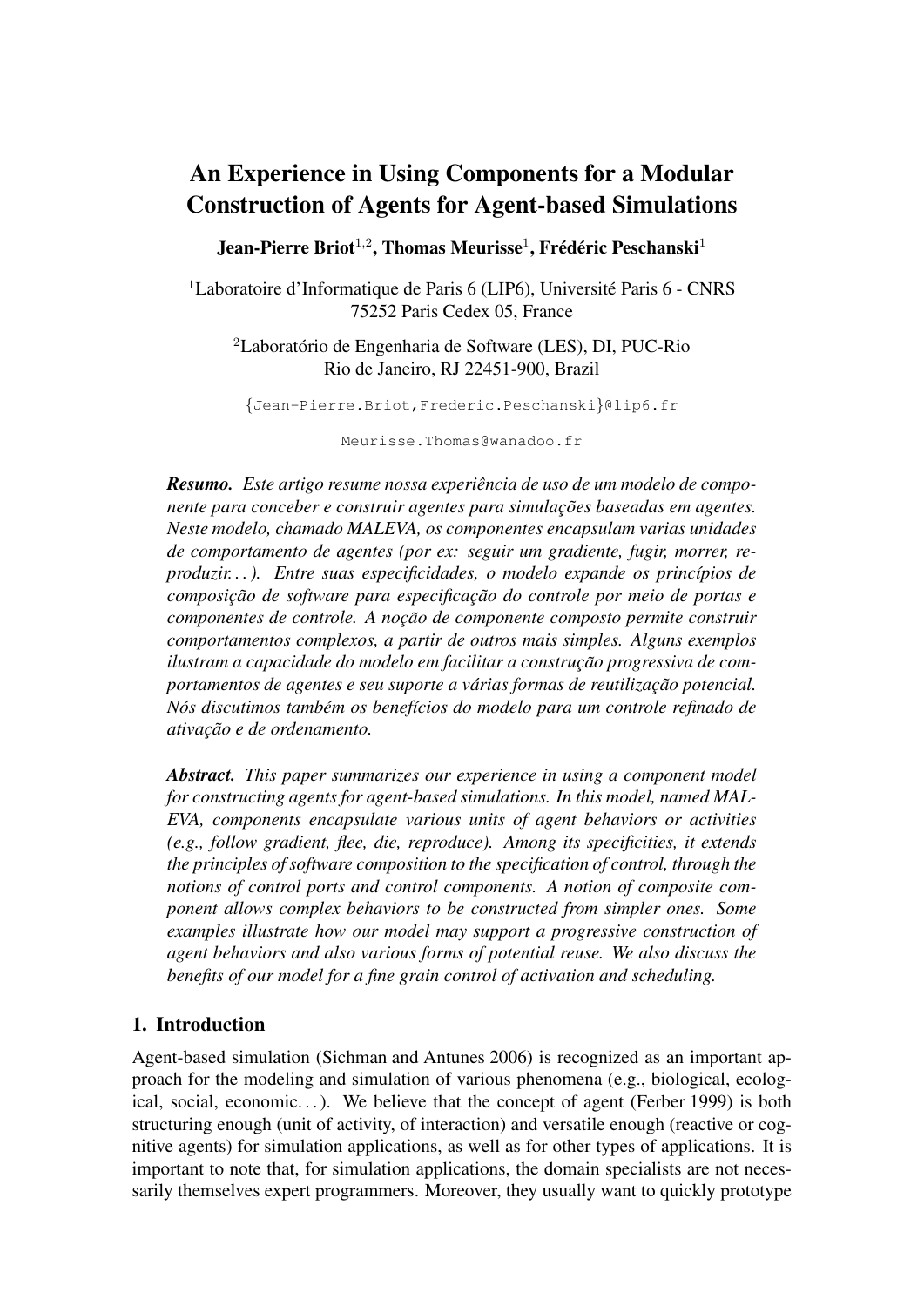and then update the behavioral properties of the various agents populating a simulation. We believe that using software engineering principles could help at genericity and reuse of the models. A natural direction is thus to exploit the concepts of software components which already proved to be an effective approach for rationalizing composition, reuse, and deployment of software.

In this paper, we describe our experience in the design and the use of a component model for constructing agents for agent-based simulations. This component model, named MALEVA, helps at an incremental construction of an agent by composition of simple agent behaviors or activities (e.g., flee, follow gradient, mate, reproduce).<sup>1</sup> One of its specificities is that it extends the principles of software composition to the specification of control, through the notions of control ports and of control components. Requirements for simulation had an influence on the initial design and evolution of MALEVA, as well as on the case studies conducted. MALEVA has indeed been used as the direct foundation or as an inspiration by several teams for various agent-based simulation projects, applied to, e.g.: urban migration, traffic simulation (LeCerf and Pintado 1997), fish tanks evolution, but also to: robot architectures (Bouraqadi and Stinckwich 2007) and distance learning (Aniorte 2003). Therefore, we believe that our component model may also be useful for other types of applications.

We describe three examples in the paper. The first example is a variant of a classical prey/predator simulation example (Ferber 1999). The second one is the reengineering of a significant application, the MANTA ant colonies simulation framework (Drogoul et al. 1995). The third one is a simplification of another real application, a micro-simulation of population evolution (INSEE 1999). We hope that these three examples provide some hints on how MALEVA can support bottom-up as well as top-down design, and also how it offers some potential for reuse and specialisation, through: structural composition of behaviors, abstract behaviors and design patterns, and specialization of intra-agent scheduling policies. Two other papers, focus respectively on: a methodological framework for agent-based simulations and how MALEVA may help at closing a gap between the domain model of a thematician and the operational model of a computer scientist (Briot and Meurisse 2006) ; and an analysis of different architectural styles for agent architectures (Briot et al. 2007). This paper focuses on lessons learned from the examples and also on enginering concerns.

#### 2. The MALEVA Agent Component Model

The objective of the MALEVA component model is to help at incremental construction of agent behaviors (e.g., flee, follow gradient, reproduce), reified as software components. Therefore, we assume that there is a library of behavior components associated to the application domains targeted. A component may be primitive (it is written in the underlying language, e.g., Java), or *composite* (i.e., defined as the encapsulation of a composition/assemblage of components).<sup>2</sup>

<sup>&</sup>lt;sup>1</sup>In this paper, we focus on the issue of components at the *agent level*, to decompose the internal structure of one given agent through components. We do not address here the use of components at the *system level* (each agent is implemented as one component), as, e.g., in (Melo et al. 2004).

<sup>2</sup>The notion of composite component corresponds to a notion of *structural composition*, as opposed to, or rather *in addition to*, *functional composition* (simple assemblage). Architectures of sub-components may be encapsulated in composites, thus providing a hierarchical form of composition. A composite may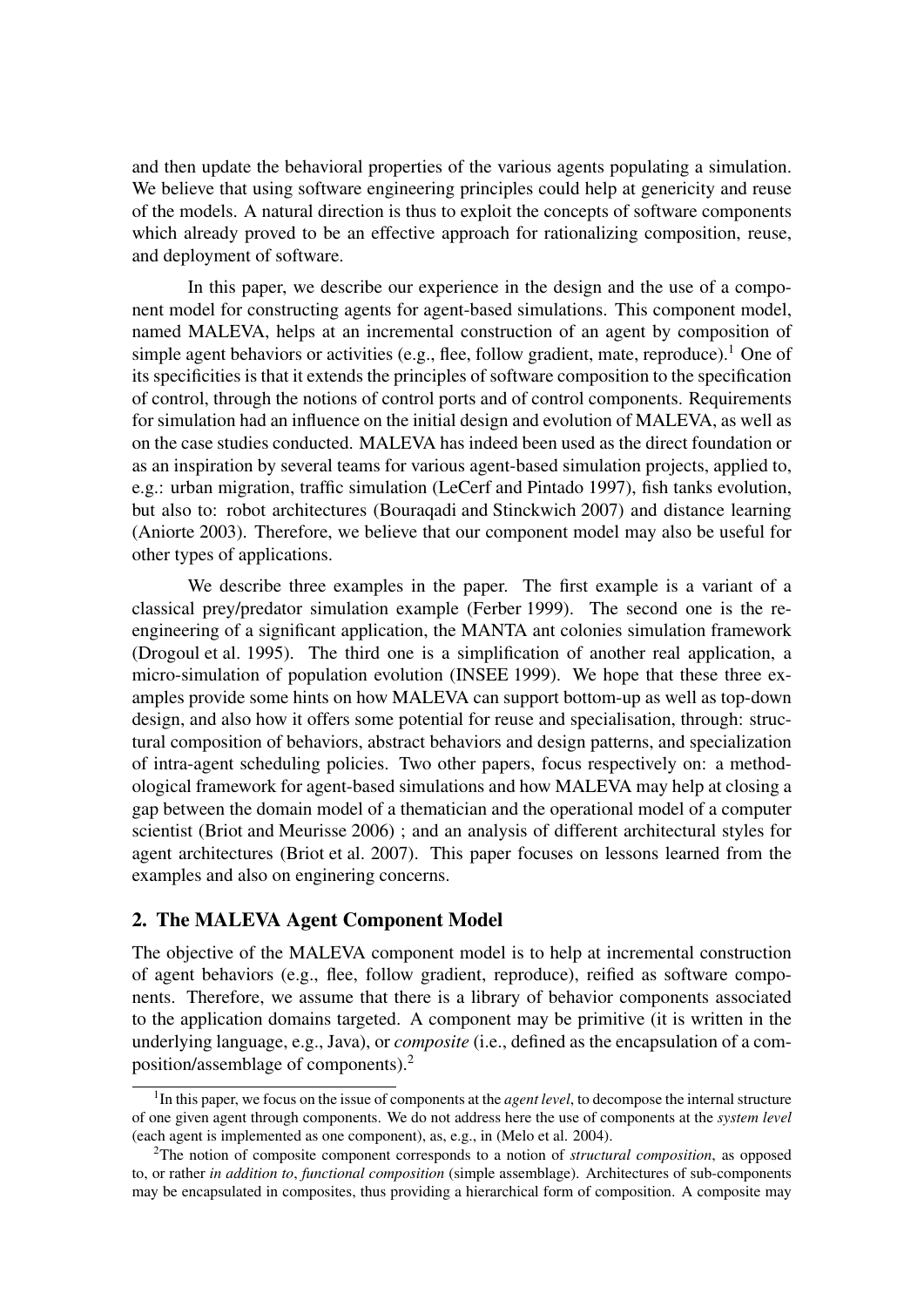|             | Data             | Control                    |  |  |
|-------------|------------------|----------------------------|--|--|
| Input port  | Data consumption | Activation entry point     |  |  |
| Output port | Data production  | Activation exit point      |  |  |
| Connexion   | Data transfer    | <b>Activation transfer</b> |  |  |

| Table 1. Data and control ports |  |  |  |  |  |
|---------------------------------|--|--|--|--|--|
|---------------------------------|--|--|--|--|--|

#### 2.1. Data Flow and Control Flow

In MALEVA, a distinction is made between the activation control flow and the data flow connecting the components. As we will show in Section 2.2, this characteristic and likely specificity of our model, $3$  decouples the functional architecture from the activation control architecture. The objective is to make components more independent of their activation logic and thus more reusable. Consequently, we consider two different kinds of ports within a component:

- *data ports*. They are used to convey data transfer (one way) between components.<sup>4</sup>
- *control ports*. A behavior encapsulated in a component is activated only when it explicitly receives an activation signal through its input control port. When the execution of the behavior is completed, the activation signal is transferred to its output control port.

As shown in Table 1, in addition to the specific *semantic* distinction between data ports and control ports, MALEVA adopts the common *architectural* distinction between input ports and output ports, as in, e.g., UML2 or CCM (OMG 2007).

#### 2.2. An Introductory Example

As for an introduction, we start with a first and very simple example of composition of components: a sequence of two components, illustrated at the left side of Figure 1. Component B is activated after the computation of component A completes. Regarding data, component B will consume the data produced by component A only after computation of A completes. In our graphical notation for components and connexions, data flow connexions are shown in solid lines, and control flow connexions in dotted lines.

The right side of Figure 1 recombines the two same components, but this time activated concurrently.<sup>5</sup> This simple example is a first illustration of the possibilities and flexibility in controlling activation of components. One may describe active autonomous components (with an associated thread), explicit sequencing or any other form of combination. Flow of control is specified outside of the components, which provides more genericity on the use of components, and, as we will discuss in Section 5, also a fine grained control over activation policies.

also provide extra functionalities (and control specifications) at its higher abstraction level, making it a true component on its own. Another example of component model providing a notion of composite is the Fractal component model (Bruneton et al. 2004).

 $3$ Note that, in the different context of project management applications, a distinction between data flow and control flow was introduced in SADT (Marca and McGowan 1987). But SADT introduced this distinction mostly at the design level, whereas MALEVA makes it also available at the implementation level.

<sup>4</sup>Data ports are typed, as further discussed in Section 6.2.

 $5$ The control connexions have been changed accordingly, but not the data connexions. The semantic is analog to the *pipes and filters* (Shaw and Garlan 1996) architectural style: component B consumes what A produces while they are both active simultaneously.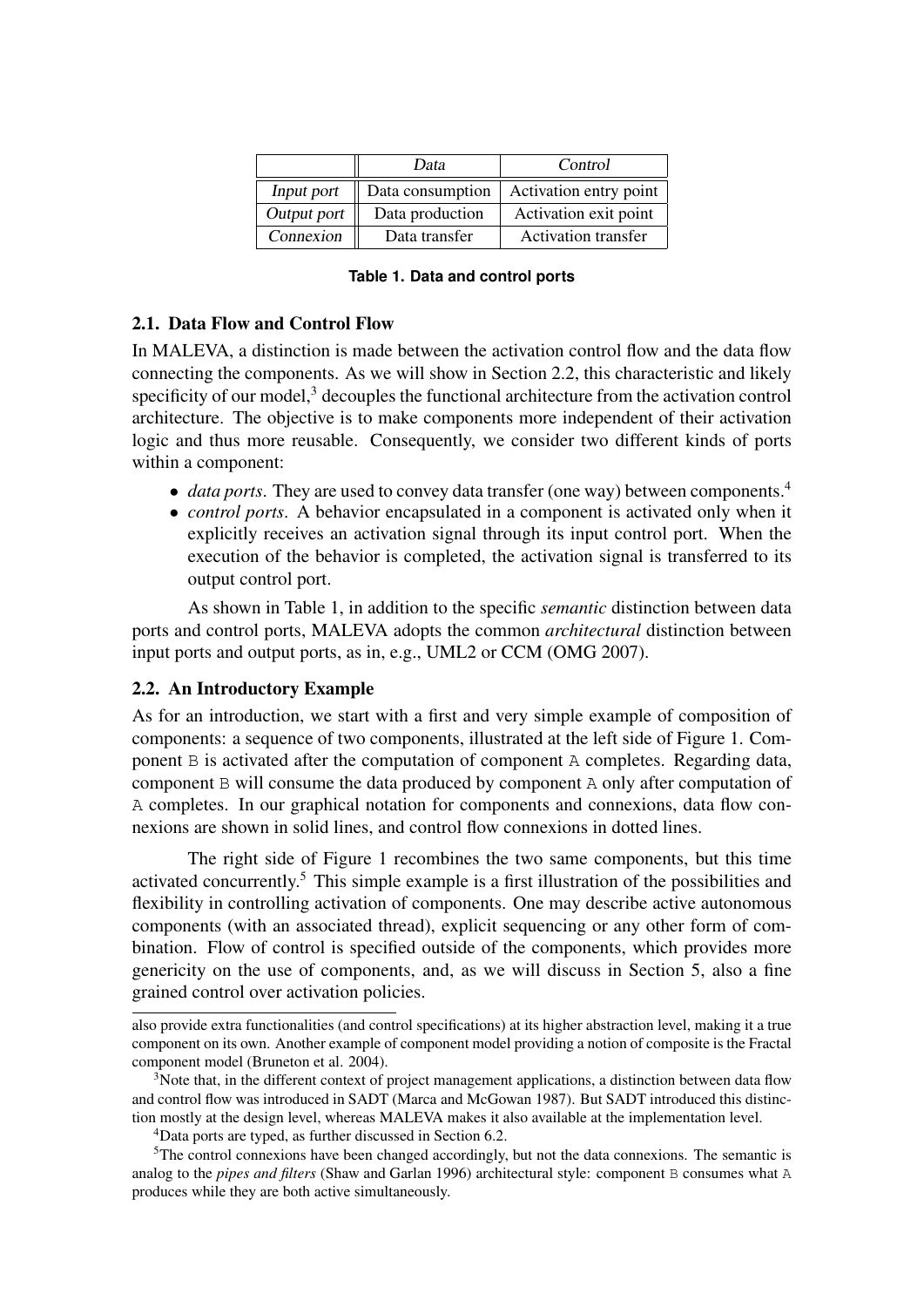

**Figure 1. Sequential vs concurrent activation of two components**

# 3. 1st Example: Bottom-Up Design of Prey and Predator

#### 3.1. Abstract Architecture of a Situated Agent

Our first example defines behaviors of situated agents within an ecosystem. A *situated agent* senses its environment (e.g., position of the various agents near by, presence of obstacles, presence of pheromones) through its sensors. These data are used by its (internal) behavior to produce data for its effectors, which will act upon the environment (e.g., move, take food, leave a pheromone, die). The general architecture of a situated agent<sup>6</sup> (see Figure 2) usually follows the computational cycle:  $sensors \rightarrow behavior \rightarrow effectors$ .



**Figure 2. Abstract architecture of a situated agent**

#### 3.2. Basic Behaviors

We will now define and construct the behaviors of preys and predators agents. By following a bottom-up approach, we first define a set of elementary components, representing the basic behaviors of preys and predators, that we name: Flee (fleeing a predator) ; Follow (following a prey) ; and Exploration (exploration through a random move, which represents the default behavior). Then we compose them, to represent the following agent behaviors: Prey and Predator.

 $6$ For other applications, e.g., in Section 5 on micro-simulation, agents are not necessarily situated (within an environment) and thus do not use any sensor/effector.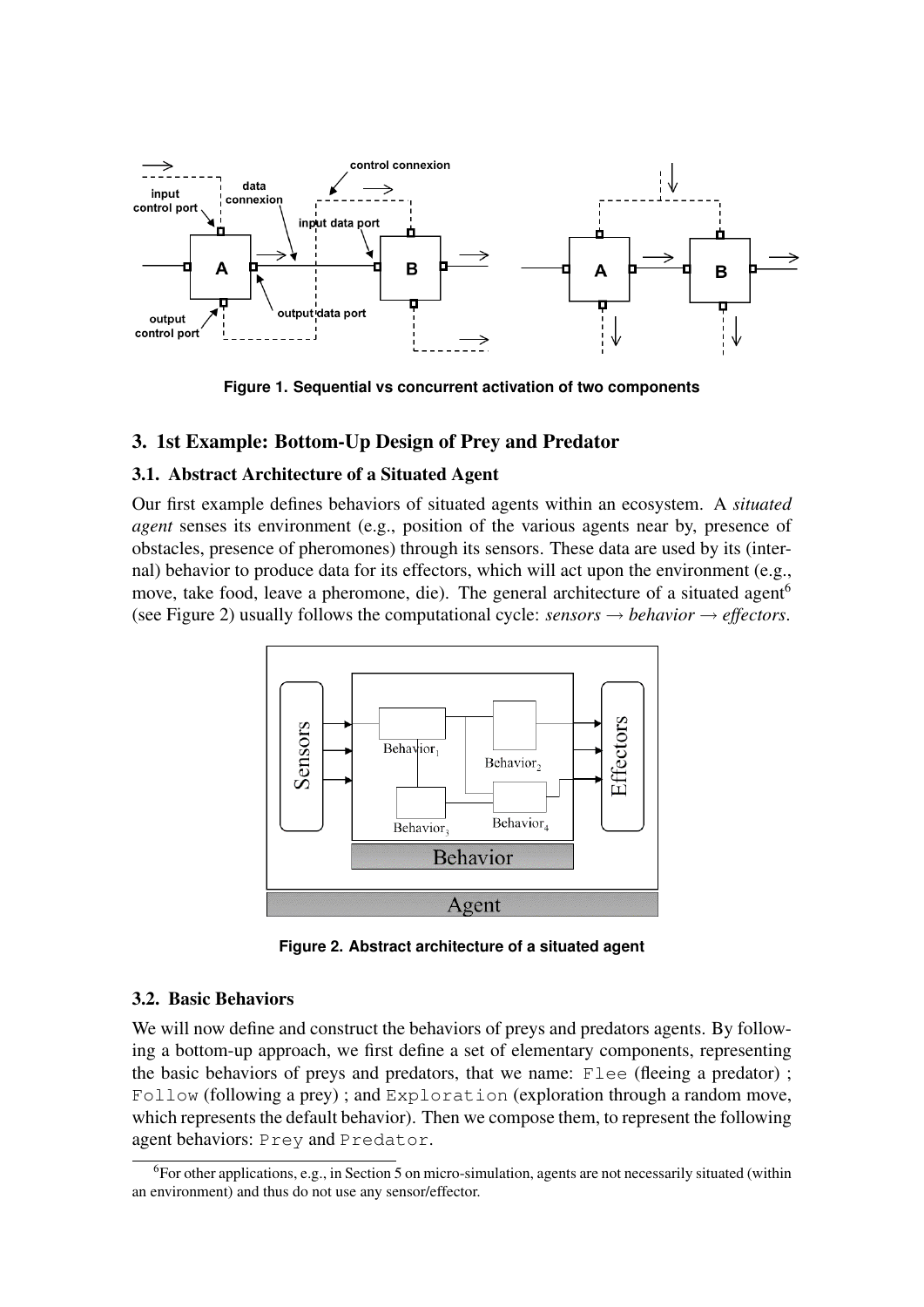#### 3.3. Control Components

A prey flees the predators being located within its field of perception. If no predator is close (sensed), the prey explores its surroundings by moving randomly. Thus, we construct the Prey behavior as the composition of the following three components: Flee, Exploration, and a control component named Switch.<sup>7</sup> The Switch control component reifies the standard conditional structure into a special kind of primitive component. The condition is the presence or absence of an input data. The behavior of Switch, once being activated (receiving an activation signal), is as follows:

*IF* data is received through  $I \text{f}$  (input data port) *THEN* transfer control through Then (output control port) *AND* send data through Then (output data port) *ELSE* transfer control through Else (output control port)



#### 3.4. Prey Behavior

**Figure 3. Prey behavior**

The behavior of a prey, named  $Prey$ , is defined as follows. If it detects a predator (some data representing the predator location has been received on its input data port), the Switch component transfers the control through its Then output control port, which activates the Flee behavior. Then Flee can compute a move data based on the location of the predator, and send it through its output data port. The move data arrives to  $Prey$ output data port and then to the effector, to produce a move of the agent on the environment. If no predator has been detected, Switch transfers control through its Else

<sup>7</sup>The MALEVA standard library includes other control components, analog to standard control structures (e.g., repeat loop) or synchronisation operators (e.g., barrier synchronisation), see (Meurisse 2004).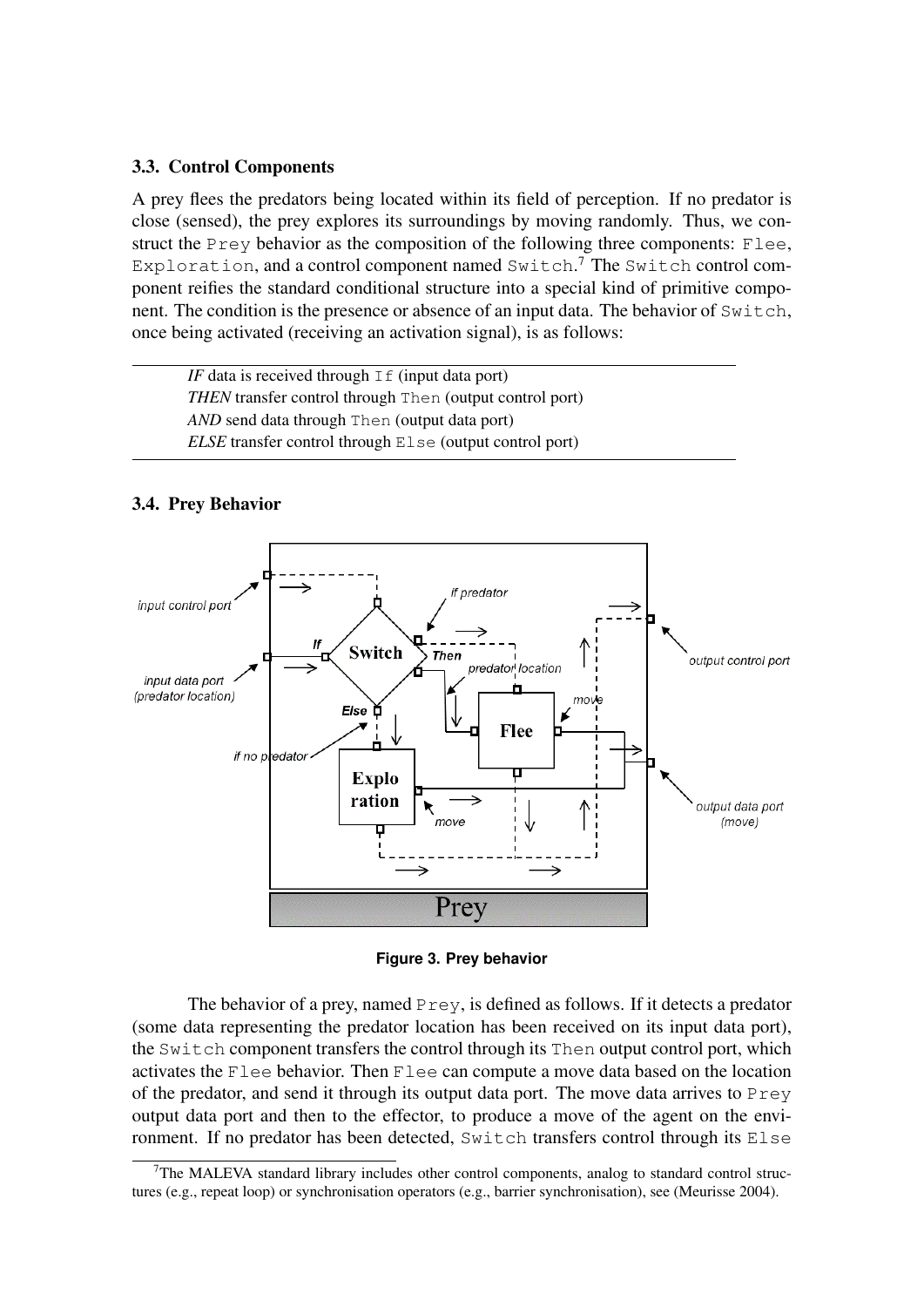output control port, which activates Exploration behavior.<sup>8</sup> The result is shown at Figure 3.<sup>9</sup>



## 3.5. Predator Behavior

**Figure 4. Predator behavior (with Prey as a sub-component)**

We may now reuse the Prey behavior component to construct the behavior of a predator, which follows the preys while fleeing his fellows predators, and otherwise explores its surroundings. The behavior of a predator may be defined as the behavior of a prey (it flees other predators and otherwise carries out an exploration movement), to which is added a behavior of predation (it follows a prey that he perceives). According to our compositional approach, we define the Predator behavior component as a new composite behavior embedding – *as it is* – the existing  $Prey$  behavior component (see the result in Figure 4). $^{10}$ 

# 4. 2nd Example: Top-Down Design of Ants

This second example illustrates a top-down design of agent behaviors. The complete application was the reengineering in MALEVA of the MANTA framework for simulation of ant colonies to study their sociogenesis (Drogoul et al. 1995). Various types of ant

 ${}^{8}$ Exploration does not need a data input to produce a move data.

<sup>&</sup>lt;sup>9</sup>We assume that the input data port (perception of a predator in the environment) and the output data port of the Prey behavior have been connected to the corresponding sensor and effector data ports, along the general architecture of a situated agent, shown at Figure 2.

<sup>&</sup>lt;sup>10</sup>In this design, hunger (predation) has priority over fear (fleeing), as Prey is activated by Predator. Other combinations could be possible.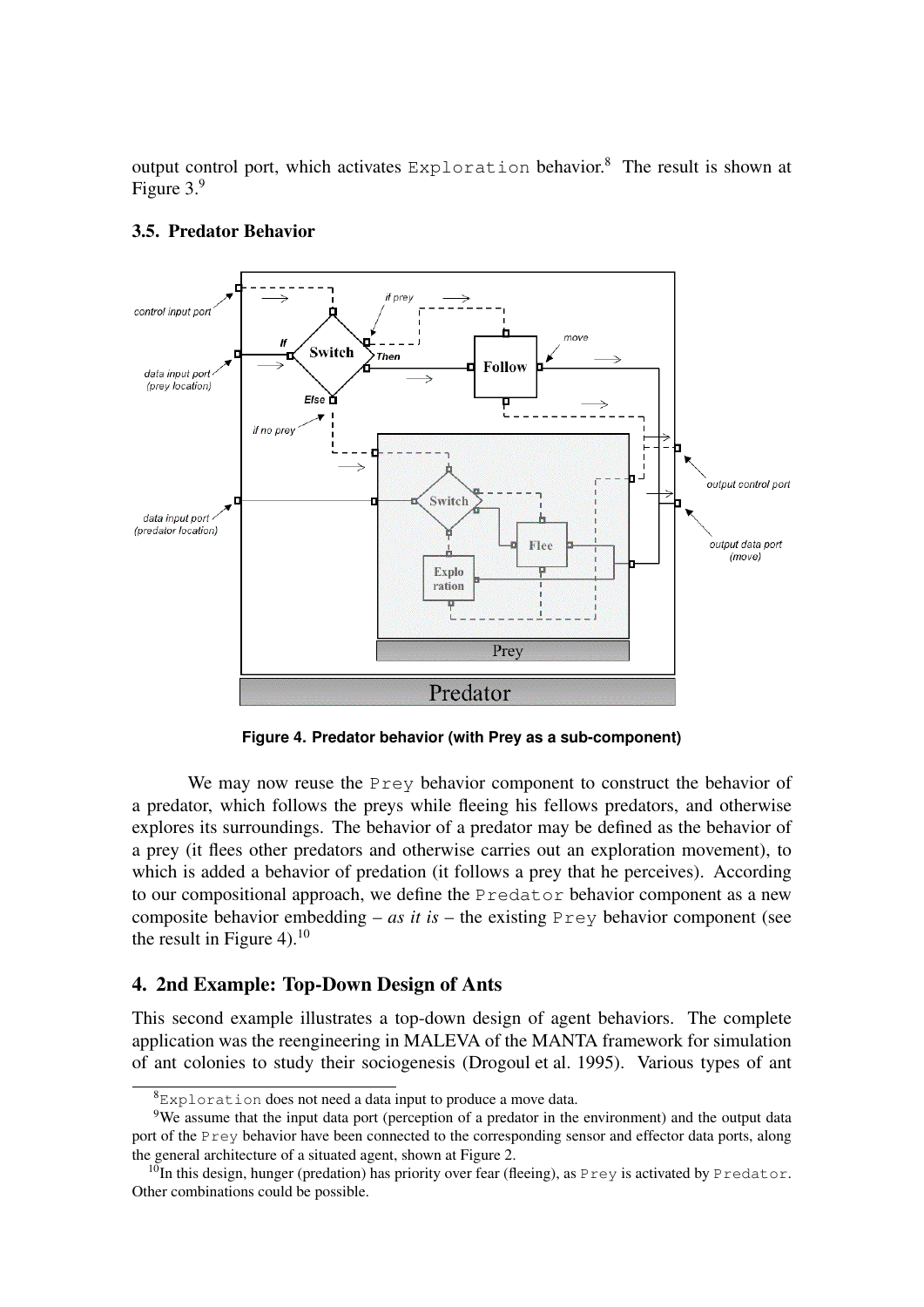agents are considered: egg,  $larva<sub>11</sub>$  ant worker, and queen. In this paper, we focus on the top-down design of the behavior of an ant worker.



## 4.1. The Living Abstract Behavior

**Figure 5. Living abstract behavior**

The first step of our design identifies some feature common to each living agent, the ability to age (and ultimately to die). Therefore, we design a behavior, partly abstract, named Living, shown at Figure 5. It includes 4 sub-behaviors/components: CheckAgeLimit, which controls the ageing process (it includes a variable age, incremented for each activation step and compared with the agent age limit) ; Die, which implements the death of an agent ; Behavior *abstract* behavior (see below), shaded in the figure ; and a Switch control component. When the agent reaches its age limit, CheckAgeLimit emits a die data. Then Switch activates Die, which in turn emits suicide data, ultimately conveyed to the actuators (in practice, it may, e.g., remove the agent from the environment). Otherwise, Behavior is activated by Switch.

We found out this design to be useful in various contexts and thus extracted it as a recurring and "*pluggable*" design, in a similar way to the object-oriented principle of a *design pattern* (Gamma et al. 1995). Interestingly, the MALEVA mini-patterns encompass data and control features. Living implements that pattern as some kind of *"mini black-box framework"*, where the unique *hot spot* is the abstract component Behavior. To construct a specific agent behavior, we replace (instantiate) Behavior with a concrete behavior, specific to, e.g., an ant, egg, larva or queen. We have identified other patterns (not further detailed here), e.g., the *"exploration unless perception"* pattern used by Prey, described in Section 3. It will be reused by the AntActivity component, to be described in Section 4.2.

 $11$ Note that the metamorphosis process - from egg to larva and then to ant or queen - leads to the issue of *behavioral evolution* and to the corresponding *architectural dynamicity*. This will be discussed in Section 8.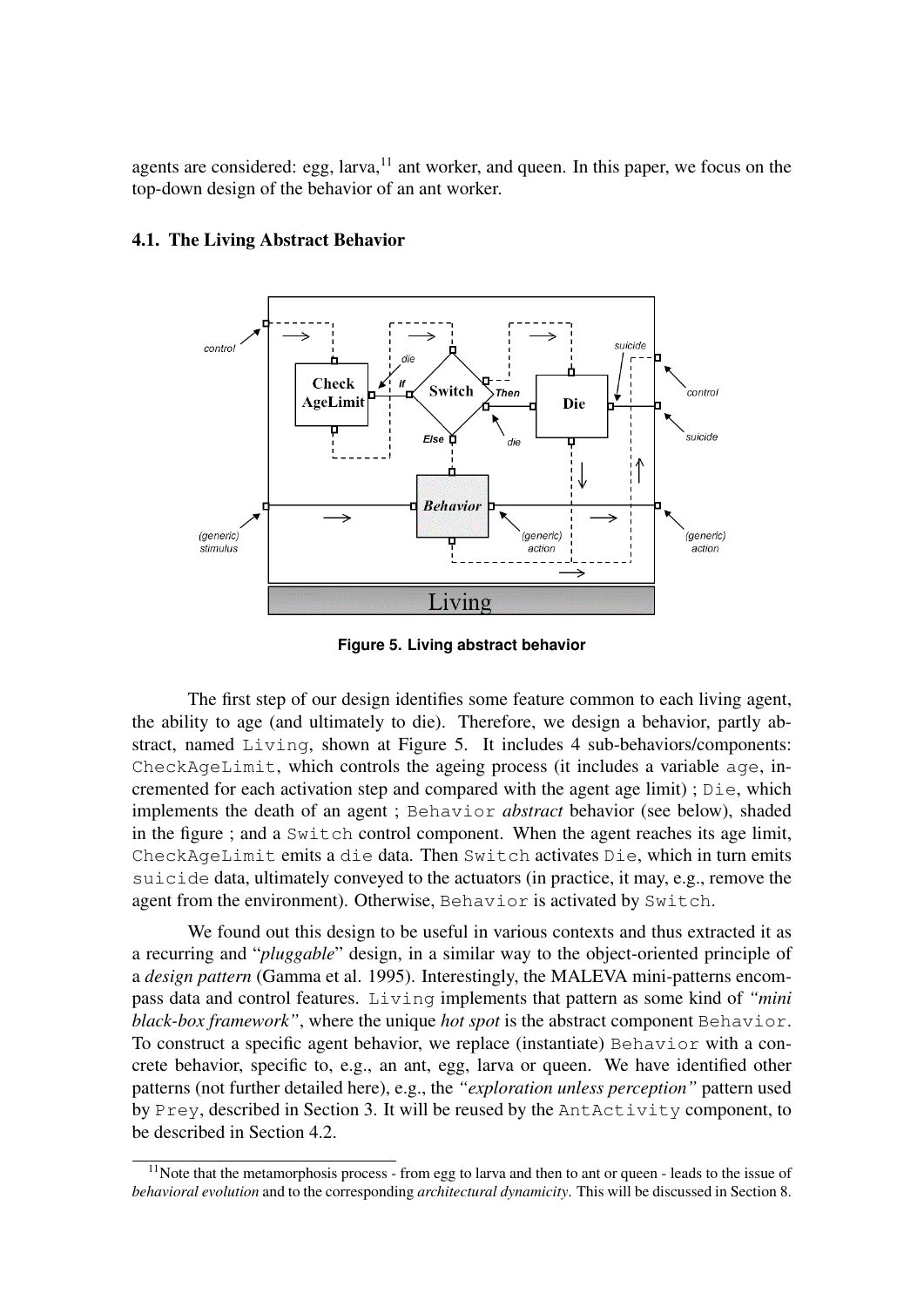

**Figure 6. Ant behavior**

## 4.2. Ant Behavior

A worker ant has a relatively complex behavior because its various activities: moving, pheromone following, egg carrying, egg caring. For the sake of understandability and concision, we describe here a simplification of the real application (Drogoul et al. 1995). First, we instantiate Living into a concrete behavior specific to ants, named Ant. In practice, the abstract sub-component Behavior is replaced by a concrete component, named Ant $Activity$ . The result is shown at Figure 6.<sup>12</sup>

We now define the internal behavior of an ant, named AntActivity. An ant explores its surroundings through a random movement (Exploration behavior), unless it perceives some stimulus (ManageStimulus behavior). Thus, AntActivity reuses the *"exploration unless perception"* pattern, already used for Prey and Predator behaviors (see Figures 3 and 4). Keeping with the top-down approach, we then further decompose ManageStimulus as follows. If the ant is located on a stimulus local maximum (CheckLocalMax behavior), an action associated to the type of stimulus (e.g., food, pheromone) is emitted (by LocalMaxAction behavior). Otherwise, the ant follows the gradient associated to the stimulus (FollowGradient behavior). The resulting complete architecture of an ant is summarized at Figure 7 and includes 3 levels and 14 components.

## 5. 3rd Example: Population Microsimulation

This last example will help at illustrate another merit of making explicit the control flow. It is inspired from an existing application of demography micro-simulation conducted at the French National Institute of Statistics (INSEE) and named Destinie (INSEE 1999). In this (simplified) example, we consider a virtual specie of agents, in which mating of

<sup>&</sup>lt;sup>12</sup>One may note that  $AntActivity$  has an additional output data port, in order to distinguish the two possible outputs: action (e.g., leave a pheromone or take food) and move, and their associated effectors and types. An alternative simplification is to consider a single output data port including all types of actions (including move).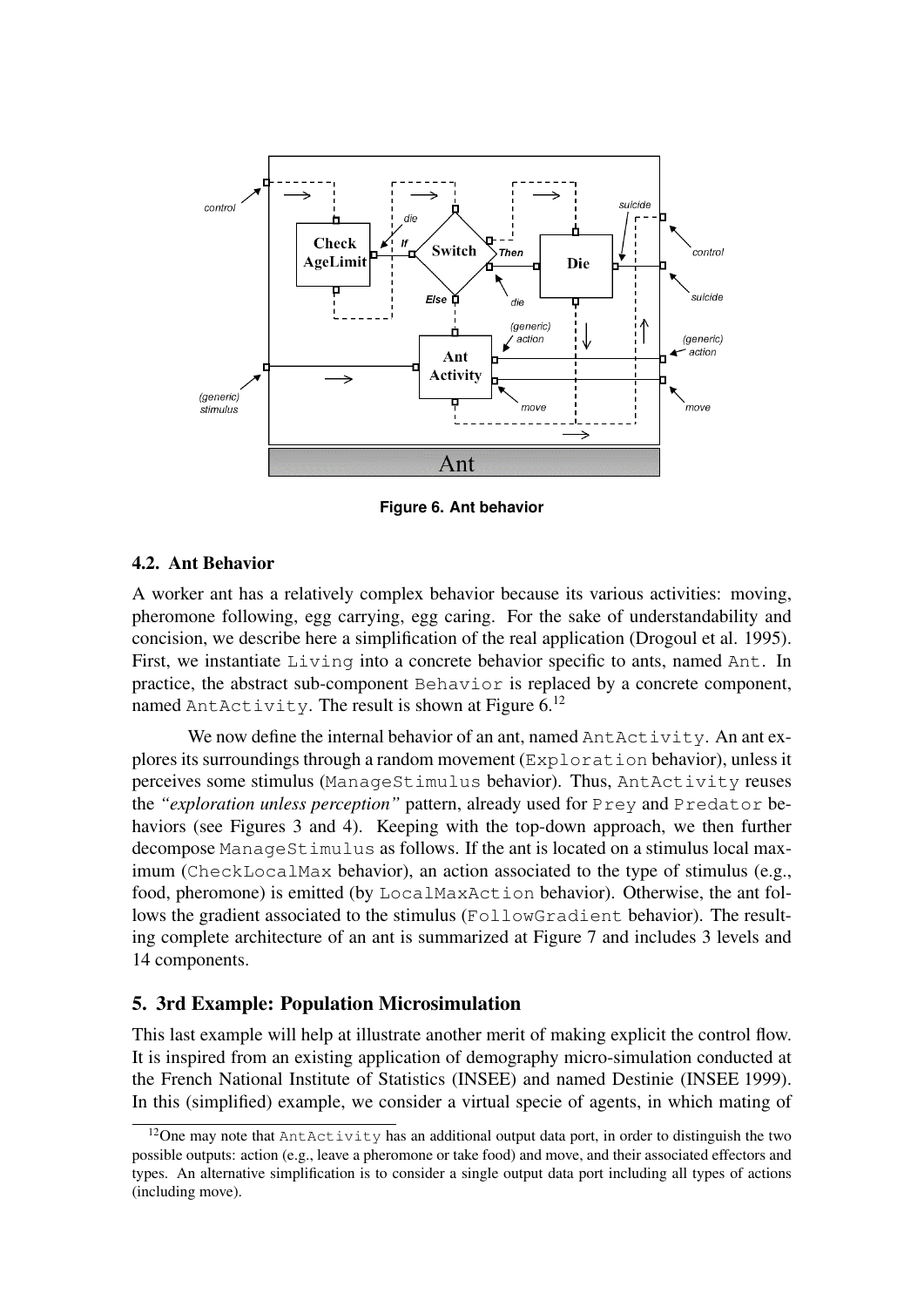

**Figure 7. Ant behavior: complete decomposition**

two agents is necessary for reproduction, but without considering sexual differences (i.e., agents are hermaphrodite). We consider three basic behaviors: Mate, Separate and Reproduce. Behaviors may be seen as state changes, governed by probabilistic transition laws. To activate a behavior evaluates if there is a state change, according to the associated probability. Although not independent, these 3 behaviors are not necessarily bound to a specific sequence of activations, as all possible interleavings are valid. In general (Gilbert and Troitzch 1999), behaviors are ordered sequentially, as proposed by domain experts. Indeed, it is not easy to realize a priori the impact of the possible interleavings. But the issues are: In what order ? And with what impact on the simulation results ? Let us consider the following combinations:

```
(a): { Mate ; Separate ; Reproduce }
```

```
(b): { Mate ; Reproduce ; Separate }
```

```
(c): { Mate || Separate || Reproduce }
```
The two first strategies *(a)* and *(b)* make explicit an order of activation (sequence) of behaviors. In the third *(c)* strategy, no temporal dependency constraint is specified (concurrency), leaving the scheduler of the runtime system free of actual scheduling de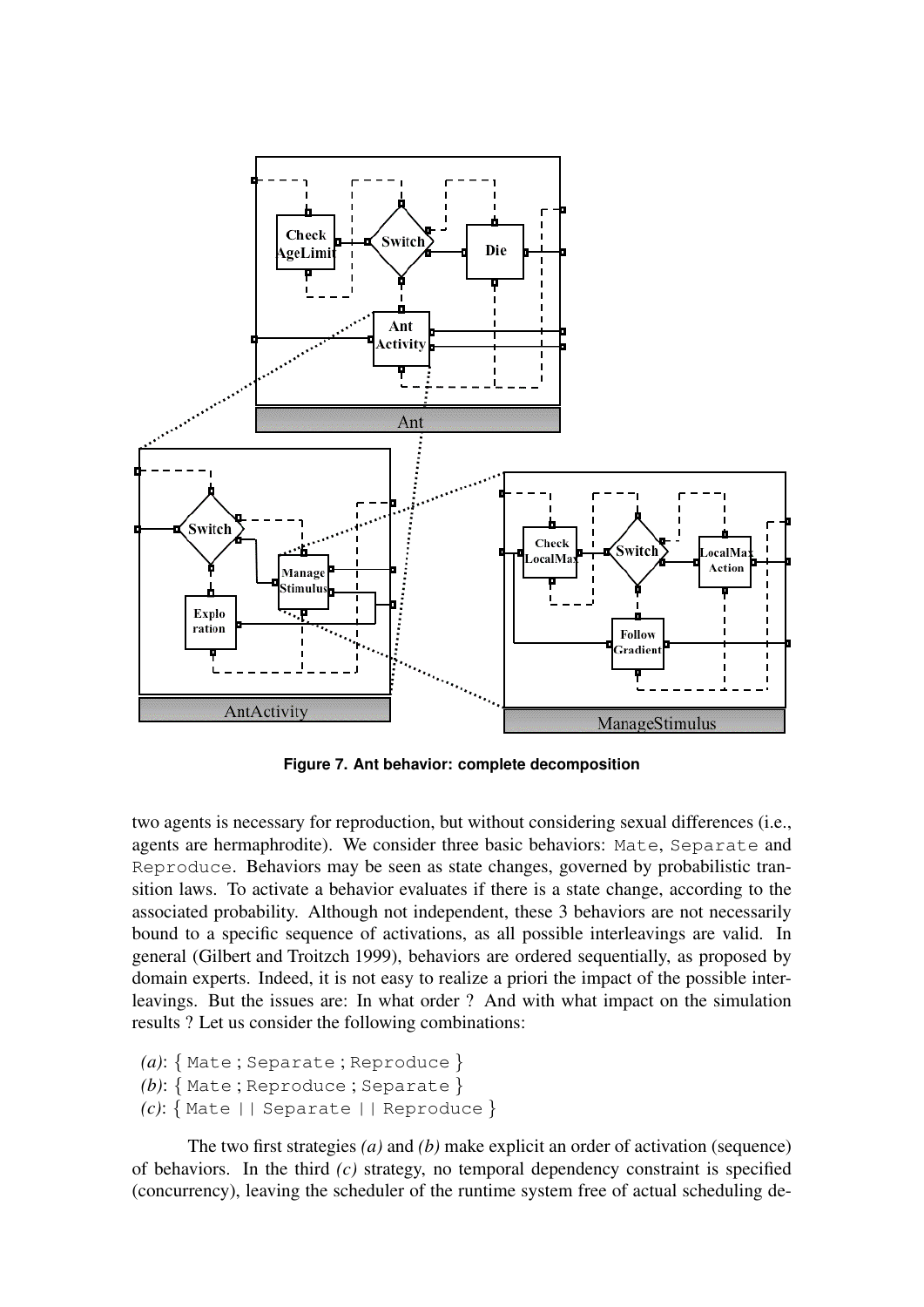cision.<sup>13</sup> Figure 8 shows the resulting histogram. It displays the number of individuals/parents (*y* coord.) having a certain number of children (*x* coord.). Results follow the intuition: if reproduction is activated before separation *(b)*, this leads to more children than if reproduction is activated after separation *(a)*. A fully concurrent strategy *(c)* produces an average number.



**Figure 8. Histogram of number of babies**

This example shows the importance for the simulation designers to be able to experiment with various strategies for ordering behaviors, to compare results with the target models, and to quantify the impact on biases.<sup>14</sup> By considering control flow explicitly, MALEVA helps at specifying and controlling temporal dependencies between behaviors, and thus their possible orderings.<sup>15</sup> This is realized via explicit control flow connexions, without any change to the code of behaviors (encapsulation is ensured), as shown at Figure  $9<sup>16</sup>$ . This is notably useful for simulation applications, where the expert may

<sup>&</sup>lt;sup>13</sup>To be more precise, the MALEVA runtime scheduler tries, for each simulation step, to maximize possible interleavings of behaviors activations.

 $14$ For instance, (Lawson and Park 2000) show that results of simulations can be found biased in cases where the scheduling of the actions within an agent remains deterministic.

<sup>&</sup>lt;sup>15</sup>Note that an additional dimension, not detailed here, is the mode of activation of components. In the *asynchronous mode*, the different agents (and components) evolve independently. This may be more efficient, specially for the case of distributed implementation, but, unless the designer also uses explicit control connexions between agents, the different agents may not be synchronized (some can compute ahead of others). In the *synchronous mode*, the scheduler sends next activation trigger once all behaviors have finished, which ensures but also imposes a global synchronization. The choice between the two modes depends on the requirements for the application (see, e.g., (Lawson and Park 2000) and (Meurisse 2004)).

 $16$ Connexions are usually achieved interactively, see Section 6.1. In this example, there are no data ports shown, because the behaviors considered in this case study are without parameters, nor results.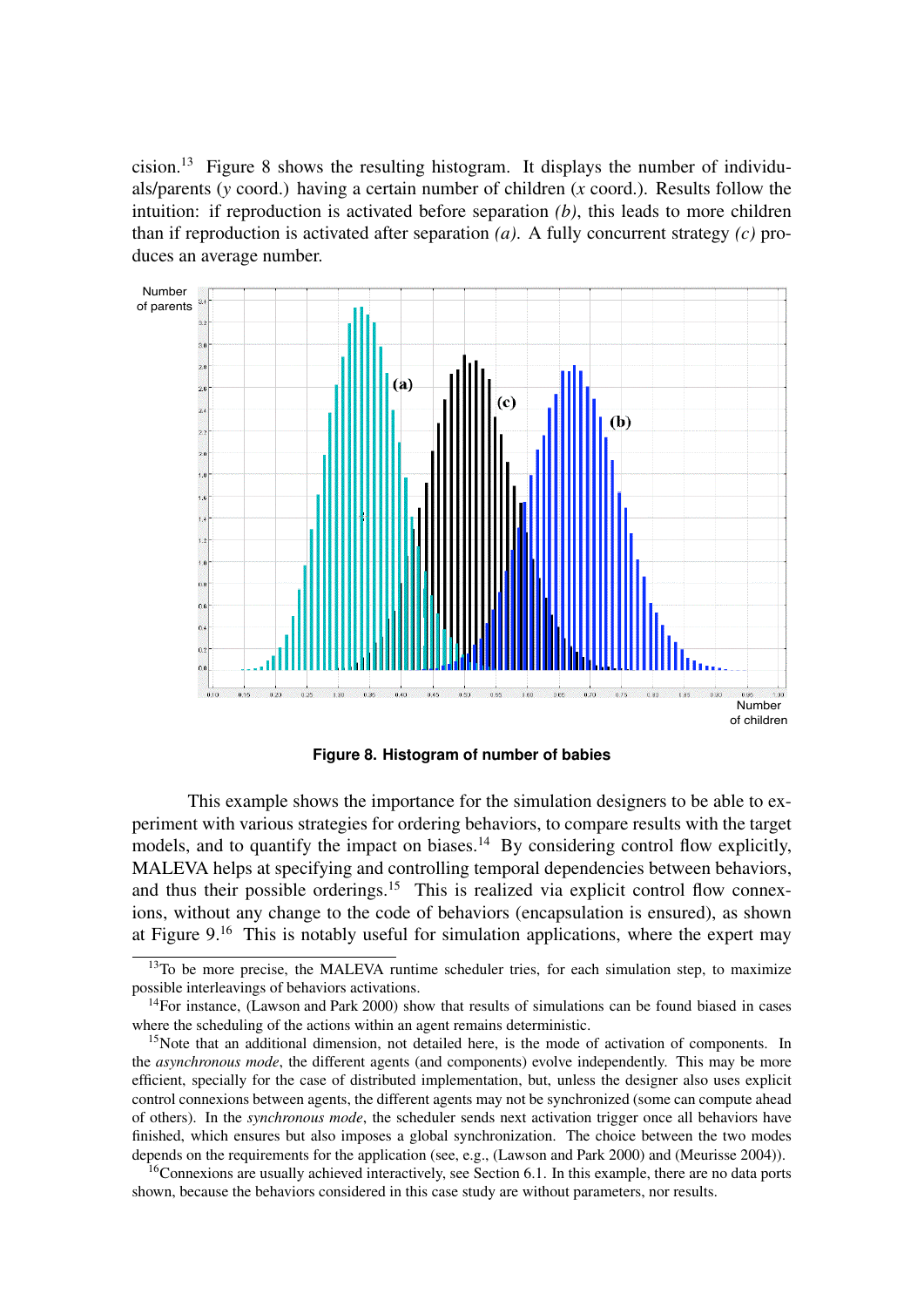incrementally specify temporal dependencies, independently of behaviors functionalities, and thus experiment and compare various ordering strategies (Meurisse 2004). A methodological guideline for multi-agent-based simulations, and how MALEVA may help in the incremental refinement from a design model to an operational model, are further discussed in (Briot and Meurisse 2006).



**Figure 9. Temporal dependency specifications with CGraphGen**

# 6. Tools and Implementation

The MALEVA prototype CASE tool includes a library of components (behavioral components and control components) ; an editor of connexion graphs (named CGraphGen, which stands for *concurrent graph generation*); a graphical environment for constructing virtual environments for situated agents ; and a run time support for scheduling and activating components.

# 6.1. From Methods to Components

Some interesting feature of CGraphGen (illustrated at Figure 10) is the importation of Java code and its reification into MALEVA components. The granularity considered is a Java method. After specifying the class, method name, and its signature, CGraphGen automatically generates a corresponding component whose data ports correspond to the method signature: one input data port for each parameter, and one optional output data port for the result (none in the case of void). Two control ports (one input and one output) are also implicitly added. CGraphGen allows graphical connexion of data-flow and control-flow between components, and the creation of composite components.

Note that XML-based descriptions may be used for importation or exportation. These simple characteristics (reification of existing code into components, manipulation of the temporal dependencies) turned out to be quite useful to help at reengineer existing simulation applications, specially when considering that the experts of the domains modelled and simulated are seldom programmer experts.

# 6.2. Implementation

After the initial Delphi implementation, the Java-based re-implementation of MALEVA added typing to the components ports and connexions. This turned out to be useful for verifying interface compatibility between components. In addition, sub-typing helps at defining more abstract components. Java also supports inspecting various information about a component, thanks to its introspection facilities (API and tools). Thus, the designer can easily query a component to obtain its internal information. The Java implementation also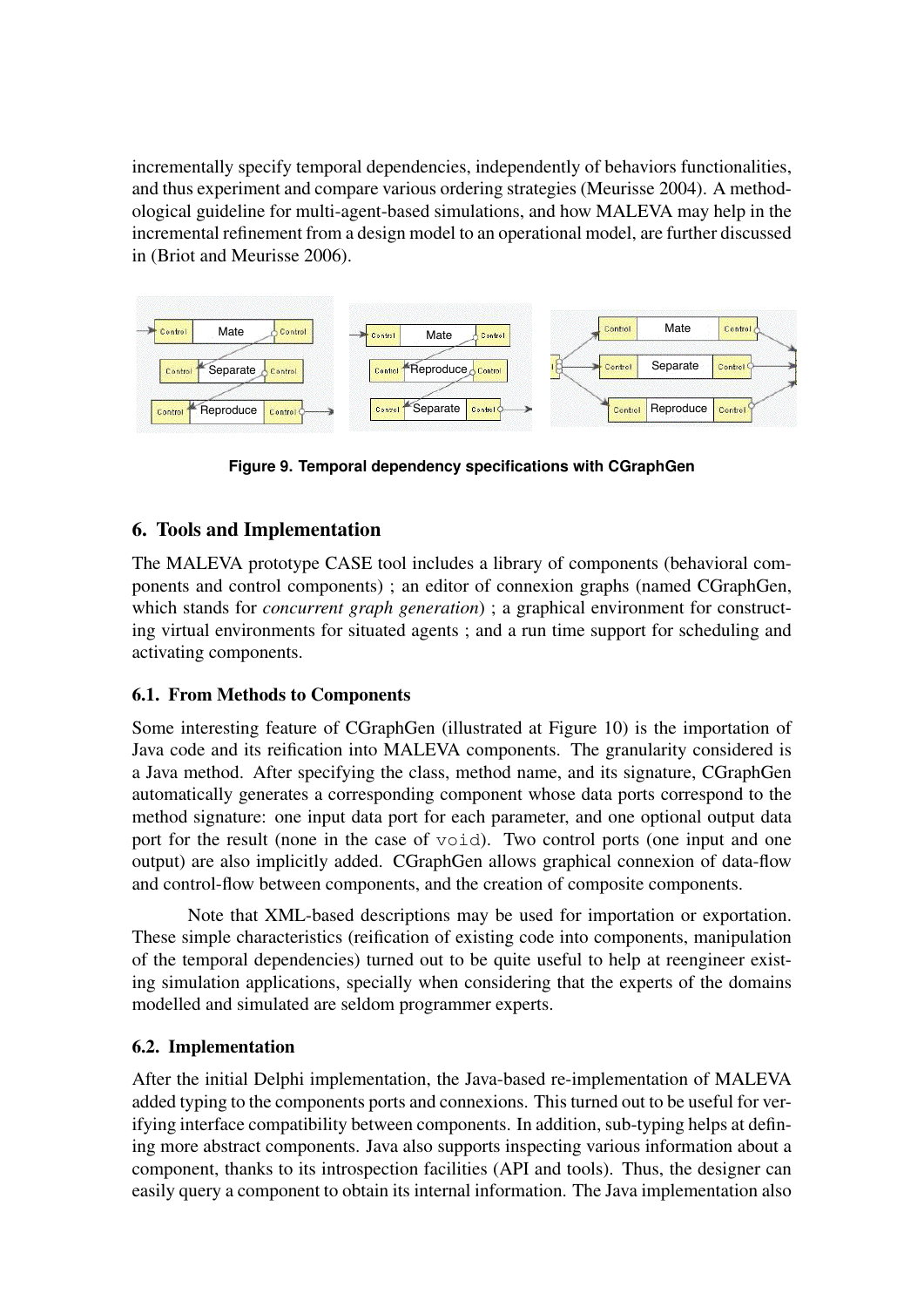| Graph generator                                  | <b>CONSIGNATION</b>      |                                  | $\sim$ and $\sim$ .  | <b>CONSIGNATION</b> | $  C  \times$ |
|--------------------------------------------------|--------------------------|----------------------------------|----------------------|---------------------|---------------|
| Edit Tools Utils Help Special Components<br>File |                          |                                  |                      |                     |               |
| Select All<br>Add<br>Layout                      | Edit<br>Remove           | Execute                          | Rename<br>Add IN Pin | Clone               |               |
|                                                  |                          |                                  |                      |                     |               |
| MonarchGraph V1.0                                |                          |                                  |                      |                     |               |
| control                                          | GetMessages()<br>control |                                  |                      |                     |               |
|                                                  |                          |                                  |                      | gentroll            | Effector      |
| control<br>Captor                                |                          |                                  |                      | <b>Beation</b>      |               |
| agents,                                          |                          |                                  |                      |                     |               |
|                                                  |                          |                                  |                      |                     |               |
|                                                  |                          |                                  |                      |                     |               |
| control                                          | SeeEnviro()              | control<br><b>Dr.</b><br>centrol | sonds p<br>Move()    |                     |               |
| agents                                           |                          | direction:<br>direction.         | position             |                     |               |
|                                                  |                          |                                  |                      |                     |               |

**Figure 10. The CGraphGen tool**

improved the possibility of architectural dynamic evolution, which turned out to be useful to model evolving behaviors, such as, e.g., ant metamorphosis (see Section 8).

The Java implementation, actually based on JavaBeans, also gave opportunity to compare our MALEVA prototype component model with an industrial component model. Note that the JavaBeans model (SUN 2007) conforms to a publish/subscribe communication model, *but* the implementation still relies on standard method call. In our implementation of MALEVA, a mailbox (FIFO queue of messages) is associated to each input data port and to the input control port, in order to decouple data transfer and actual activation.

A re-implementation of MALEVA into C++ has also been realized, in order to conduct more efficiently large scale experiments (Meurisse 2004). Last, a complete re-implementation of Maleva in Smalltalk (Squeak), named MalevaST (Bouraqadi and Stinckwich 2007), has recently been independently conducted by Noury Bouraqadi et al. at École des Mines de Douai, France, with, e.g., applications to robotics.

# 7. Related Work

CCM (Corba Component Model) (OMG 2007) is an industrial general model of component, supporting input and output interfaces and also event-based communication. However it does not support a notion of composite. Also, its development cycle is portable but relatively complex.

The Fractal model of component (Bruneton et al. 2004) supports the notion of composite. A concept of controller is also supported but it mainly offers simple control interfaces for life cycle management or for structural reconfiguration. Last, the control flow is not explicitly specified. Note that MALEVA could benefit from Fractal introspection and dynamic reconfiguration capabilities.

DEVS (Discrete Event Simulation Formalism) (Zeigler 1985) is a formalism to model simulations in a hierarchical and modular way. DEVS is based on an atomic model based on timed state transitions and a coupled model to construct complex models in a hierarchical fashion. Compared to DEVS, MALEVA focuses on a model of component without imposing a specific (powerful but also complex) formalism for describing computation. Also, note that DEVS modules are not usually implemented as software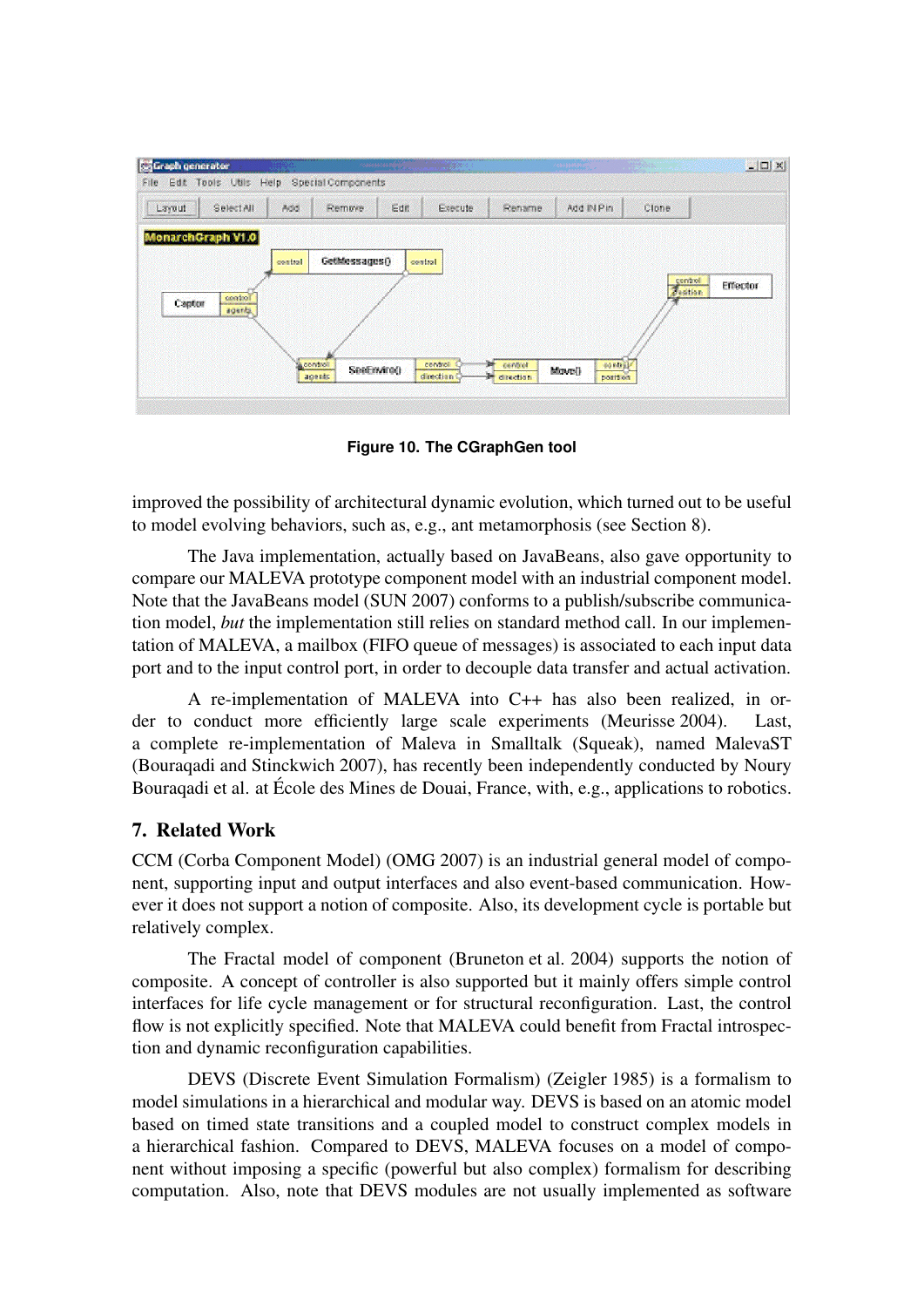components (no explicit output interface/ports nor connectors), although there are recent attempts in that direction (see, e.g., some work on mapping DEVS onto Microsoft COM component model (Cho and Kim 2002)).

The subsumption architecture (Brooks 1986) for robots considers basic behaviors of the robot as the units of (de)composition. Behaviors (e.g., random move, obstacle avoidance) are simultaneously active and are organized within some fixed hierarchy and their associated priorities. In practice, a behavior may replace input data of the behavior situated below, as well as inhibit its output data (e.g., in case of close obstacle perception, the obstacle avoidance behavior may take control over lower ones). In MALEVA, the control architecture is completely explicit and arbitrary (through control flow), thus more flexible than the fixed hierarchical control model of the subsumption architecture.

The ABLE architecture (Bigus et al 2002) for Autonomic Computing is a good representative of a bottom-up orientation, adopting a toolbox approach where each tool is implemented as a component and an architecture is constructed by forming tool chains. Its set of tools components is organized along the types of tools and processing techniques (e.g., statistics, learning, search). All these components are implemented with JavaBeans (SUN 2007). The designer of a system (e.g., an autonomic load balancing mechanism for application servers) identifies processing steps, implements them through components and connects them.

The Component-Based Agent Framework (CBAF) (Goradia and Vidal 2003) is another set of building blocks for contructing agents, also based on JavaBeans. It is more aimed at cognitive agents and has been applied to robot soccer simulation. Like ABLE, CBAF proposes a classification of components (4 types: behavior, decision, activity and agent components). CBAF behavior components are close to the way MALEVA uses components to model behaviors. Also, CBAF simplest decision component, named DifThenElse, is actually similar to MALEVA's Switch control component. Building up on the experience of CBAF and of MALEVA looks as a promising path to provide libraries of components for various types of agent architectures and applications. Note that neither ABLE nor CBAF make a separation of data-flow and control-flow, thus they provide less flexibility for activation control.

The JADE architecture (Bellifemine et al. 2001) offers some basic support for the designer to construct an agent as a set of behaviors (instances of class Behaviour). Some subclasses, e.g., CompositeBehaviour and ParallelBehaviour, provide basic structures for constructing hierarchies of behaviors or/and for expressing control structures. A more advanced one, FSMBehaviour, relies on a finite state automaton. Meanwhile, JADE behaviors are not real components (no output interface/ports nor connectors), thus keeping the architecture of an agent partly hidden within the code.

The DESIRE methodology and component model (Brazier et al. 2001) is a component model and methodology for constructing agents. DESIRE is more high-level and knowledge-oriented than MALEVA and is more aimed at cognitive agents. It is based on a formal description considering separately a process (and component) level and a knowledge level. This approach enables some possibilities of verification, but at the cost of some added complexity in specifications. As opposed to MALEVA, DESIRE does not provide a fine grained control model for components.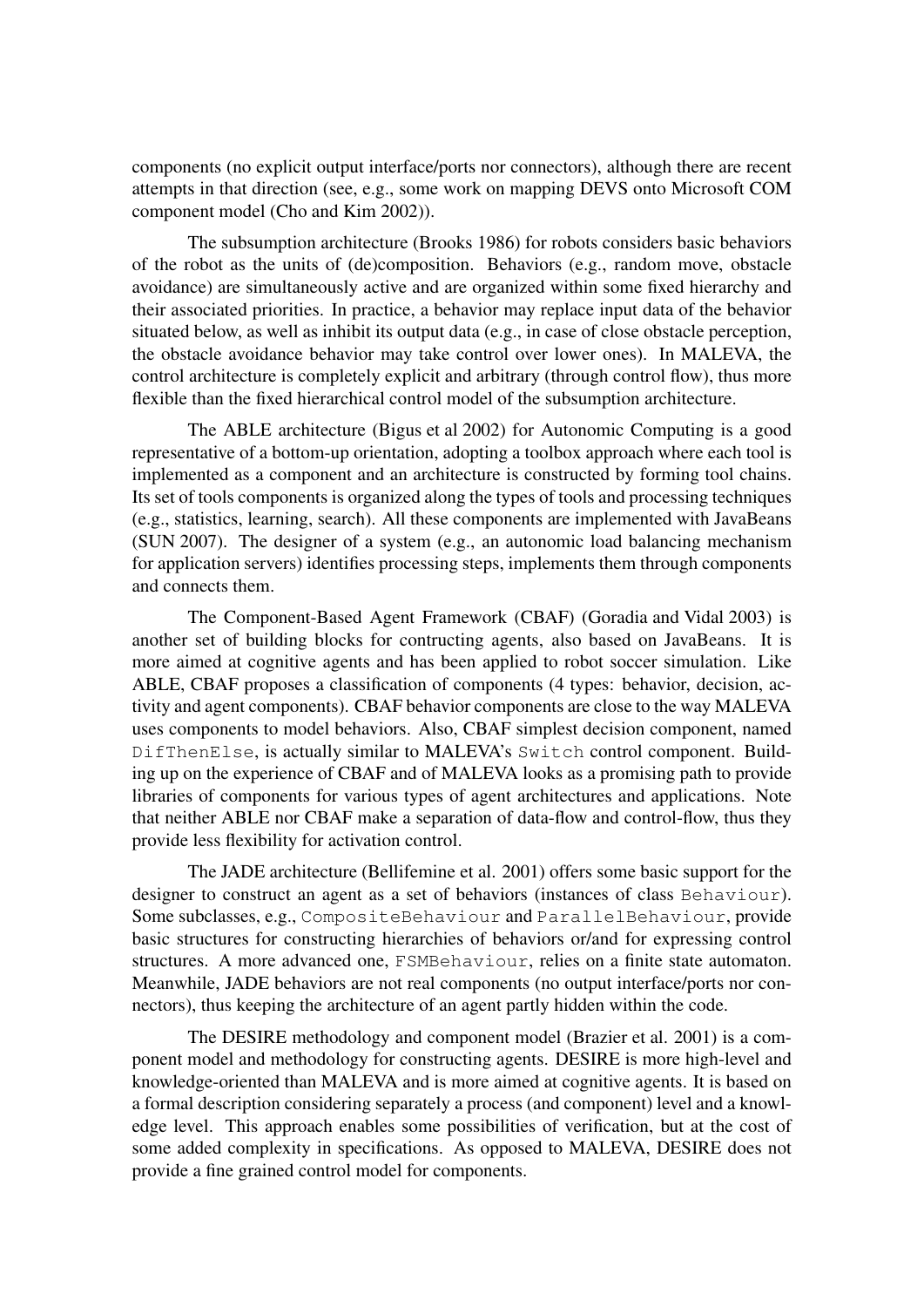Like MALEVA, JAF (Java Agent Framework (Horling 1998)), also based on JavaBeans, uses components to decompose behaviors of agents. JAF does not explicitly separate control flow from data flow. But it proposes some interesting match-making mechanism, where each component specifies the services that it requires. At component instantiation time, JAF looks for the best correspondence between the requirements specification and the components available. Another difference between JAF and MALEVA is at the level of behavior decomposition. JAF decomposition appears at a relatively high level, whereas MALEVA promotes a fine grain behavior decomposition, $17$  and its management through explicit control.

The MaSE methodology (DeLoach 1999) includes a modular representation of agent behaviors as sets of concurrent tasks. Each task is described as a finite state automaton and implemented as an object with a separate thread. A task can communicate with other tasks, inside the same agent, or with another agent task, through event communication. The implementation of MaSE concurrent tasks does not use components with explicit input/output ports. Also, MALEVA provides more explicit control of activation, whereas MaSE concurrent tasks partly rely on implicit control (inter-tasks implicit concurrency and synchronous message reception). That said, the MaSE methodology is actually quite general and we may imagine using some of MaSE steps to design MALEVA components.

Last, we may also cite some work on using aspect-oriented programming (AOP) to facilitate integration and combination of agent properties (e.g., autonomy, learning, mobility) (Garcia et al. 2004). But this is not applied to the composition of fine grained behaviors as for the case of MALEVA. The reader may also refer to (Briot et al. 2007) for an extensive discussion of various rationales and architectural styles for modular agent architectures, and to (Bordini et al. 2006), for a general recent survey on architectures and languages for multi-agent systems.

## 8. Further Issues and Future Directions

An issue is the identification of a methodology and its companion tools to help at identifying and constructing agents with MALEVA components. If fact, most of multi-agent methodologies offer initial steps rather independent of a specific targeted architecture of agent. We may thus imagine reusing the initial steps of a methodology such as MaSE (see Section 7) to design MALEVA components. Regarding notations, we are aware that the initial diagrammatic notations of MALEVA could be adapted and reformulated using meta-modelling facilities of model-driven engineering. Last, regarding tools, we believe that CGraphGen (see Section 6.1) is a promising prototype and could be an inspiration for further tools more integrated into a standard interface development environment.

Another issue is in providing rich libraries of components and abstract architectures, such as behavior components (e.g., Exploration), abstract components (e.g., Living), control components (e.g., Switch) and "system" components (e.g., sensors).

<sup>&</sup>lt;sup>17</sup>Considering performance, it is obvious that a very fine grained decomposition of agent behaviors will have a cost. But in MALEVA, this is the designer responsability for the exact decomposition granularity for each agent and thus to address the usual trade-off between genericity and performance. Meanwhile, we are considering the possibility of providing a code generator for transformation (compacting) of a composite component into a primitive component, with additional optimisations (e.g., transform some activations in synchronous method calls when intra-agent concurrency is not used).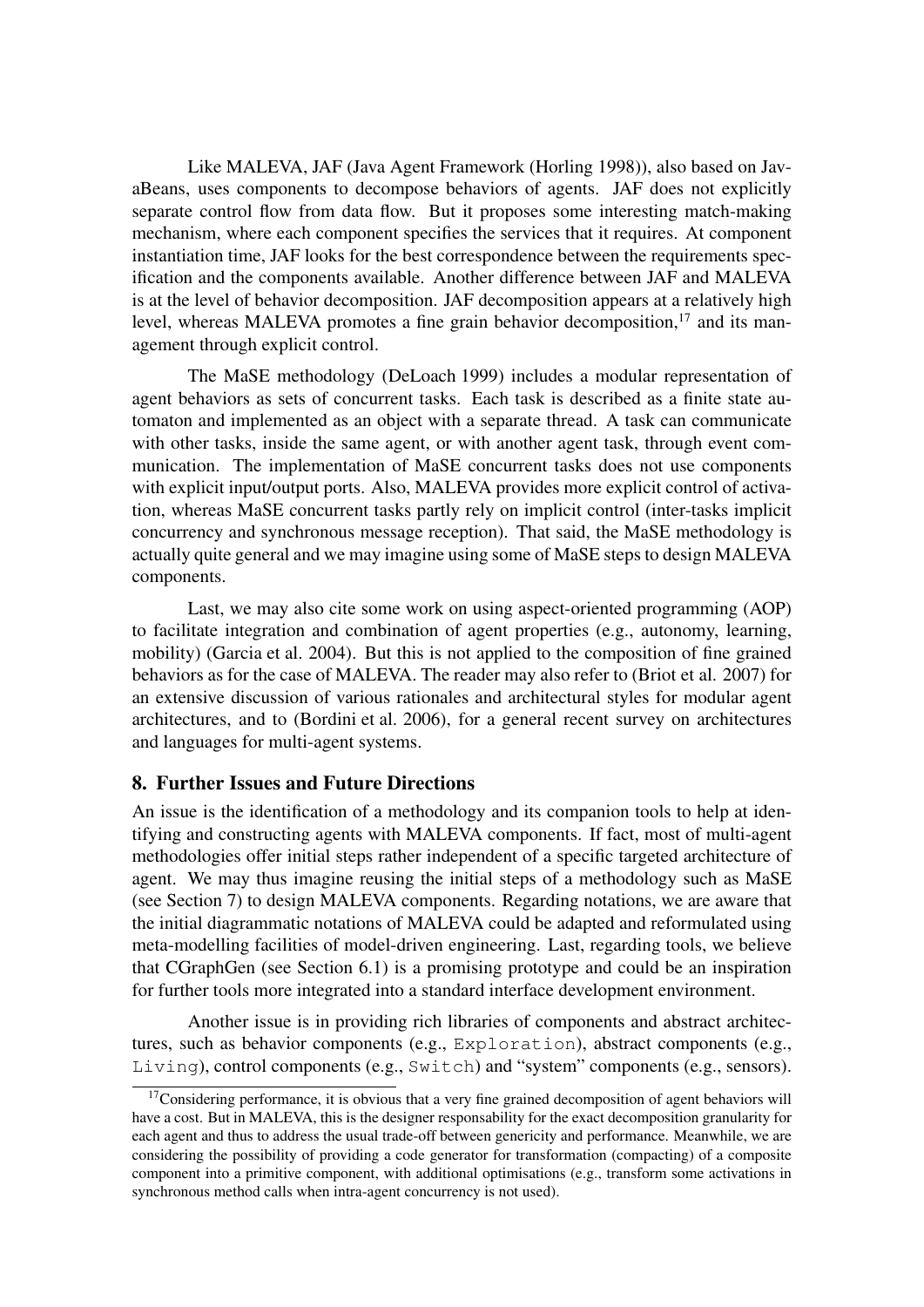They could support the types of architectures and applications targeted, for agent-based simulation, but also for other agent architectures and application fields, such as, e.g., interaction protocols for e-commerce and reasoning components for rational/cognitive agents, as we believe that the MALEVA model of component has a wider potential scope. The experience of CBAF (Goradia and Vidal 2003) is a very promising example in that direction. Note that the component-based design of agents and the support of CASE tools using possible information (e.g., typing) should help in assisting the designer to analyze existing designs and to create new ones.

Another issue is that in case of large applications, the connexion graphs may become large, *although* they may be hierarchical and encapsulated in composite components (e.g., see Section 4). Some radical alternative approach to reduce the control graph complexity, and also to make it more accessible to formal analysis, is to abstract it in an adequate formalism. We think that a process algebra, such as CCS (Milner 1982), could allow a concise representation of complex activation patterns. Such formal characterisation would also allow the semantic analysis of such specifications, for example through model checking. The idea is close to coordination languages, but for very fine grained components. The starting point is to model data used for control as channels (e.g., presence of prey as isPrey channel) and synchronize activity of behaviors (e.g., Flee) on them. The reformulation of the control graph of the predator (Section 3) would be the following compact term: isPrey.Follow || isPredator.Flee || (isNoPrey.Exploration + isNoPredator.Exploration)

Another issue is the dynamicity of behaviors. An example is the metamorphosis process of ants (from an egg, to a larva, to an ant, see Section 4). For other types of applications (e.g., nomadic computing), reconfiguration of behaviors may also be externally triggered by needs for adaptation to a dynamic environment. MALEVA current implementation strategy relies on a specific meta-component to manage the reconfiguration and re-assemblage of behaviors. Based on the reconfiguration request of one of the current behavior component, the meta-component defines the new architecture, compares it with the current one, considers the sets of components to add and of components to remove, and makes the connexions. We are considering using a higher level mechanism, based on concepts of configurations, roles and policies, such as the MaDcAr prototype model of automatic reconfiguration (Grondin et al. 2006).

#### 9. Conclusion

In this paper, we presented a component model, named MALEVA, to construct agents for agent-based simulations. This model is relatively original in the explicit management of activation through control ports and connexions, by applying the concept of component to the specification of control. It is behavior-oriented and supports composite components. Some examples have illustrated how MALEVA may help at genericity and reuse of components, through: structural composition of behaviors, abstract components and design mini-patterns, and at rationalizing control of intra-agent behavior scheduling, an important issue for simulation. MALEVA has been experimented in different application domains, such as: urban migration, automobile traffic simulation (LeCerf and Pintado 1997), artificial societies, robot architectures (Bouraqadi and Stinckwich 2007) and distance learning (Aniorte 2003). In summary, we hope that this short presentation of the MALEVA component model has illustrated some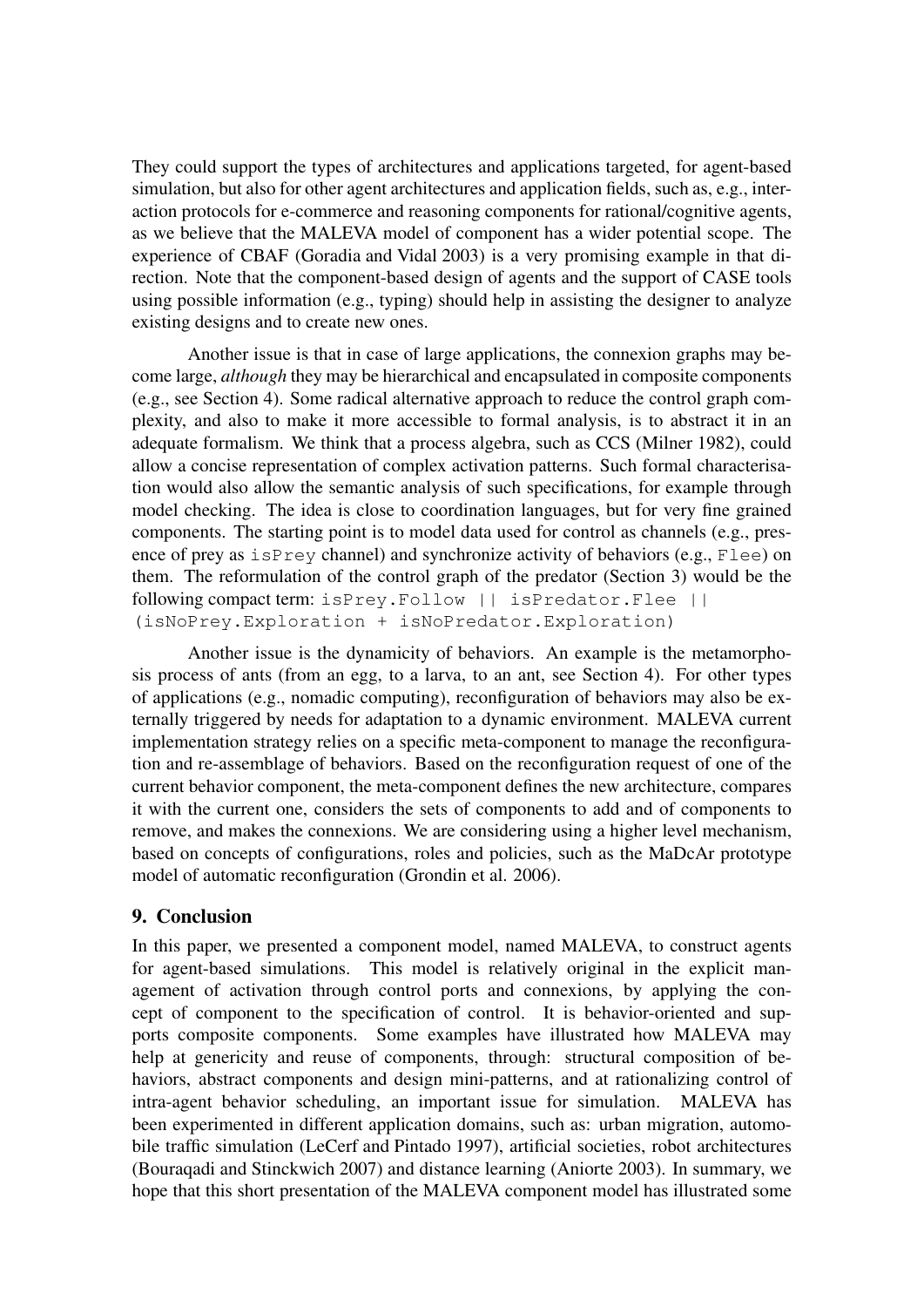of its specificities and abilities at composing and reusing agent behaviors, for agent-based simulation applications. More generally speaking, we believe that some features of our component model may be transposed, and that making control available at the composition level may help the use of components within frameworks of applications vaster than those in which they had been initially thought.

# References

- [Aniorte 2003] Aniorte, P. (2003) A Distributed Adaptable Software Architecture derived from a Component Model, *Computer Standards & Interfaces*, 25(3):275–282, June.
- [Bellifemine et al. 2001] Bellifemine, F., Poggi, A. and Rimassa, G. (2001) Developing Multi-Agent Systems with a FIPA-compliant Agent Framework, *Software Practice and Experience*, (31):103–128.
- [Bigus et al 2002] Bigus, J.P., Schlosnagle, D.A., Pilgrim, J.R., Mills, W.N. and Diao, Y. (2002) ABLE: A Toolkit for Building Multiagent Autonomic Systems, *IBM Systems Journal*, 41(3):350–371.
- [Bordini et al. 2006] Bordini, R., Braubach, L., Dastani, M., El Fallah Seghrouchni, A., Gomez-Sanz, J.J., Leite, J., O'Hare, G., Pokahr, A. and Ricci, A. (2006) A Survey of Programming Languages and Platforms for Multi-Agent Systems, *Informatica*, (30):33–44.
- [Bouraqadi and Stinckwich 2007] Bouraqadi, N. and Stinckwich, S. (2007) Towards an Adaptive Robot Control Architecture, *2nd National Workshop on Control Architectures of Robots (CAR'2007)*, Paris, France, May-June.
- [Brazier et al. 2001] Brazier, F., Jonker, C., Treur, J. and Wijngaards, N. (2001) Compositional Design of a Generic Design Agent, *Design Studies Journal*, (22):439–471.
- [Briot and Meurisse 2006] Briot, J.-P. and Meurisse, T. (2006) A Component-based Model of Agent Behaviors for Multi-Agent-Based Simulations, *AAMAS'06 7th International Workshop on Multi-Agent-Based Simulation (MABS'06)*, Hakodate, Japan, May, pp. 183–190.
- [Briot et al. 2007] Briot, J.-P., Meurisse, T. and Peschanski, F. (2007) Architectural Design of Component-based Agents: a Behavior-based Approach, *Programming Multi-Agent Systems - ProMAS 2006*, No 441, LNCS, Springer, pp. 73–92.
- [Brooks 1986] Brooks, R.A. (1986) A Robust Layered Control System for a Mobile Robot, *IEEE Journal of Robotics and Automation*, 2(1):14–23, March.
- [Bruneton et al. 2004] Bruneton, E., Coupaye, T., Leclerc, M., Quema, V. and Stefani, J.-B. (2004) An Open Component Model and its Support in Java, *Component-Based Software Engineering (CBSE'2004)*, No 3054, LNCS, Springer, pp. 7–22,
- [Cho and Kim 2002] Cho, Y.I. and Kim, T.G. (2002) DEVS Framework for Componentbased Modeling/Simulation of Discrete Event Systems, *The 2002 Summer Computer Simulation Conference*, San Diego, CA, USA.
- [DeLoach 1999] DeLoach, S.A. (1999) Multiagent Systems Engineering: A Methodology and Language for Designing Agent Systems, *Agent-Oriented Information Systems (AOIS'99)*, Seattle, WA, USA, May.
- [Drogoul et al. 1995] Drogoul, A., Corbara, B. and Fresneau, D. (1995) MANTA: Experimental Results on the Emergence of (Artificial) Ant Societies, *Artificial Societies: the Computer Simulation of Social Life*, UCL Press, London, U.K.
- [Ferber 1999] Ferber, J. (1999) *Multi-Agent Systems: An Introduction to Distributed Artificial Intelligence*, Addison-Wesley.